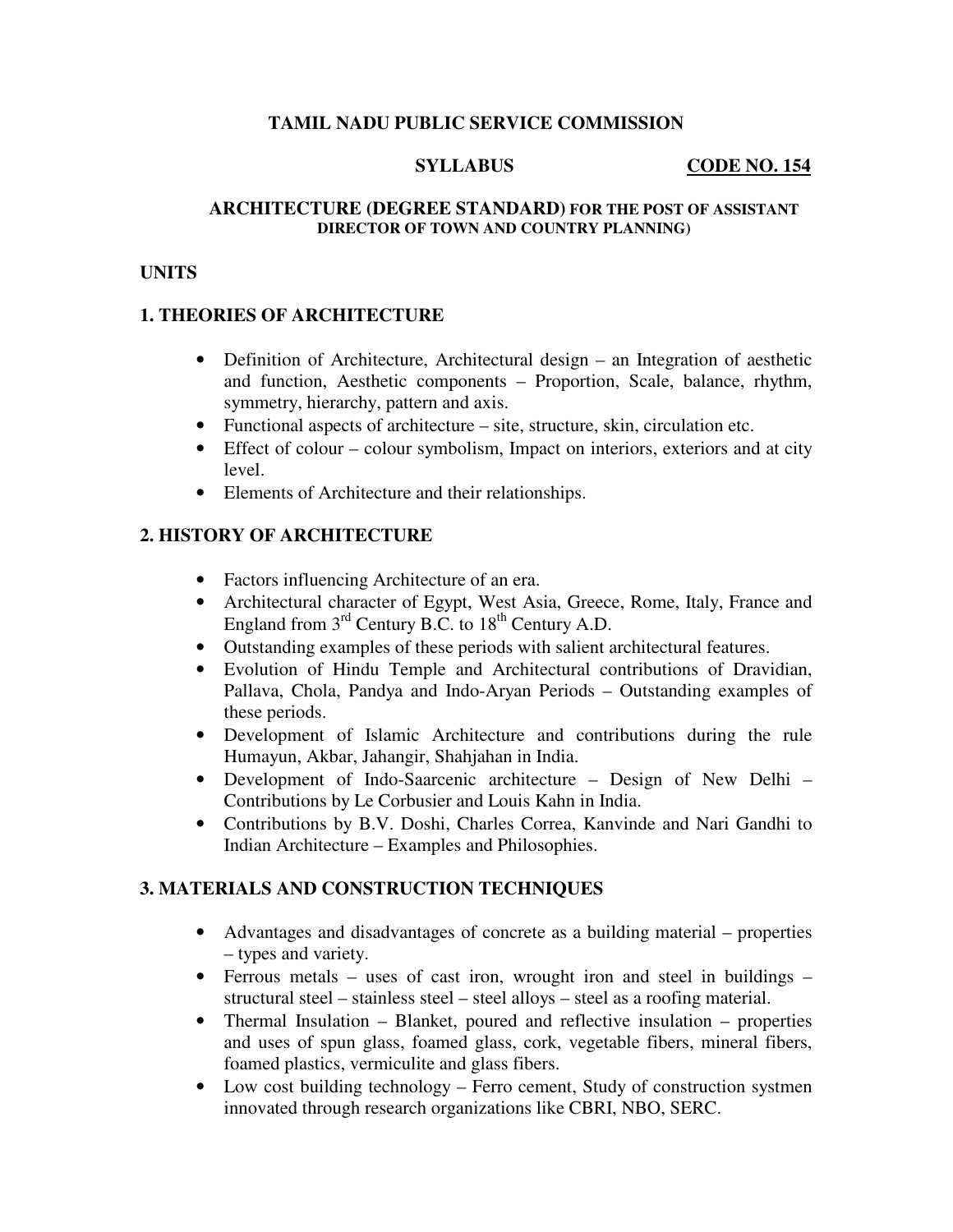### **4. BUILDING SYSTEM AND SERVICES**

- Fundamentals of Sanitary waste and sewerage system Basic principles of sanitation and disposal of waste matter from buildings, various sewerage disposal and their principles. Intercepting chambers, inspection chambers – their location and ventilation of sewers. Alignment of storm water drains in housing, layout and cities, collection, conveyance and disposal of town refuse. Rural Sanitation.
- Water distribution systems Water distribution systems in small towns, Criteria to assess daily water requirements, Testing for water hardness, piping systems for residential and multi storied buildings.
- Types of pumps Reciprocating, centrifugal, deepwell, submersible automatic pumps, sewerage pump, compressors vacuum pump.
- Elevators size, capacity, speed, mechanical safety method, Types of elevators – Electric, hydraulic – passenger, hospital, capsule, freight, etc. Dumb waiters, Parallel and criss cross escalators, horizontal belt conveyors, horizontal moving walkways, physically handicapped mechanical safety systems.
- Electrical services Types of wires, wiring systems and their choice, Planning electrical wiring for building, Types of earthing, Main and distribution boards.
- Refrigeration and Air conditioning Window type and packaged air conditioners, chilled water plant, fan coil systems, Air conditioning systems for different types of buildings.
- Fire safety Fire detection system, Fire alarm system, Fire fighting systems, Dry and wet risers, Automatic Sprinklers.

### **5. TRADITIONAL AND CULTURE STUDIES**

- Definition of Tradition, Meaning of Vastu and Vaastu, its classification, Relationship to earth.
- Traditional Site planning method Orientation of building, site, layout and settlement, positive and negative energies, importance of cardinal and ordinal directions. The celestial grid or mandala and its types. The Vaastu Pursha Mandala and its significance in creation of patterns, and lay-outs. Types of layouts.
- Vernacular Architecture Approaches and concepts to the study of Vernacular Architecture – Aesthetic, Anthropological, Architectural, Geographical, Historical, Spatial, Folkloristic. Colonial influences on the Traditional House, Goa, Bangla & Bungalow, Bengal and Victorian Villas, Settlement Planning and House Typologies in Pondicherry and Cochin.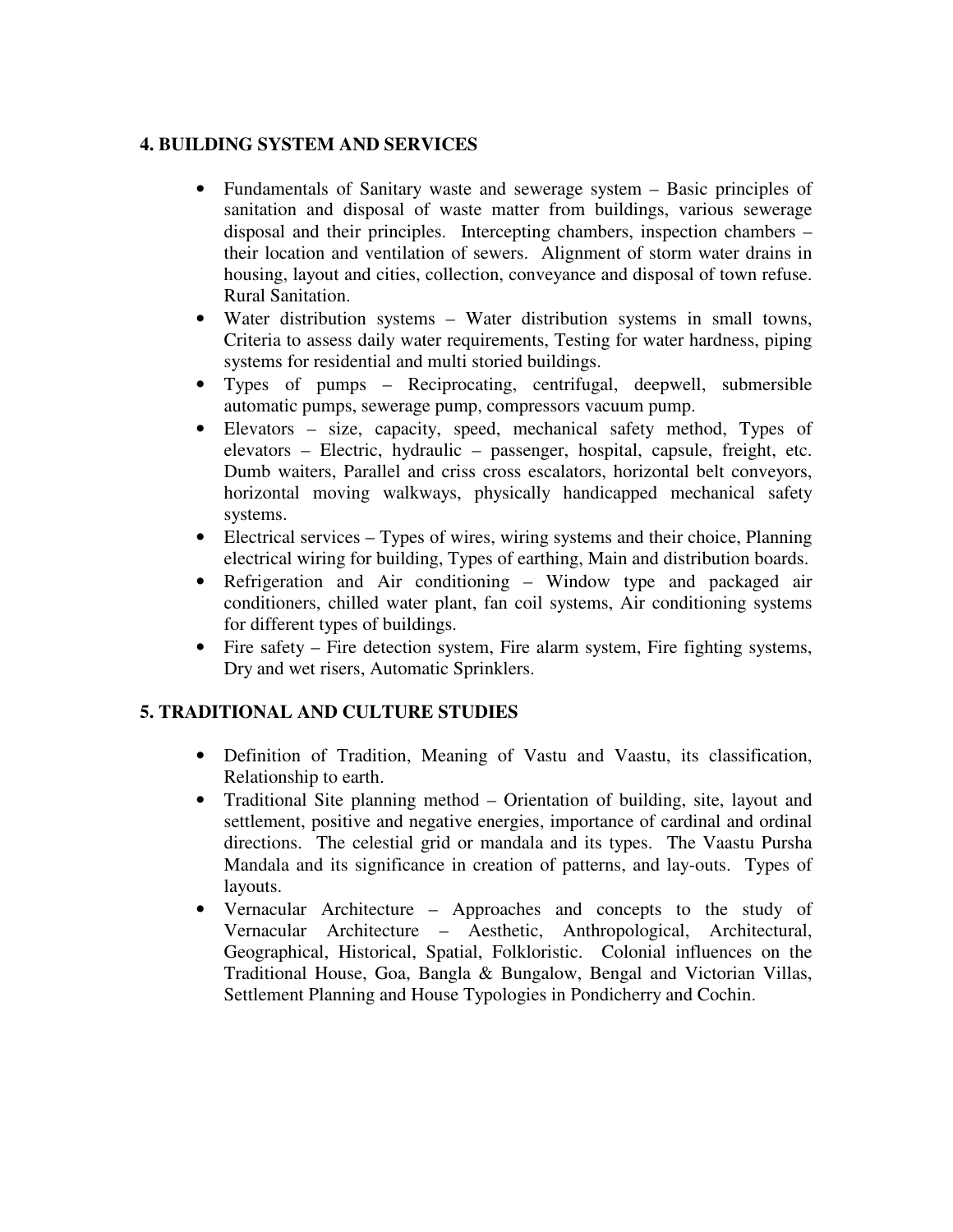## **6. URBAN STUDIES**

- Definitions of Conservation, preservation, urban design and renewal, Need in the Indian Context. Land use structures of cities, impact of urbanization, developmental programmes and social development.
- Urban design concepts Imagibility, life between buildings, transit metropolis, sustainable cities, generic cities, heritage tourism, community participation in urban design.
- Urban open spaces and urban landscape, street landscaping.
- Post Independence Urban Design in India Influence of Chandigarh, Bhuvaneshwar and Gandhi Nagar.

# **7. ENVIRONMENTAL STUDIES**

- Land resources Land as a resource, land degradation, landslides, soil erosion and desertification, waste land reclamation.
- Landscape and ecology Introduction to landscape architecture, ecology, ecological balance, landscape conservation, reclamation and landscaping of derelict lands.
- Site analysis Importance of site analysis, on site and off site factors involved, topography, hydrology, soils, vegetation, climate, surface drainage, accessibility, infrastructure.
- Energy resources growing energy needs, renewable and non-renewable energy sources, alternate energy. Urban problems related to energy.
- Simple passive design considerations use of site conditions, orientation, plan form, envelope design, opening size and position to achieve solar passive architecture.
- Waste Management Solid waste recycling, such as composting, vermin composting and bio gas. Liquid waste recycling, Rain water harvesting, Biological and thermal energy options.

### **8. URBAN AND RURAL HOUSING**

- Urban Housing Housing and its importance in architecture. Its relationship to neighborhood and city planning. Housing need and demand – National Housing Policy – Housing Agencies and their role in housing development.
- Housing Design housing typologies, integration of services, parking, sustainable practices, Qualitative aspects of housing, prefabrication in housing.
- Rural housing influence of urbanization and changing life style, Uniqueness of rural housing – Mud as a building material – Soil stabilization, Bamboo, Casuarina, Coconut, Palm, Hay, - uses as building materials – fire retardant treatment, insect proofing. Building stones – types of masonry.